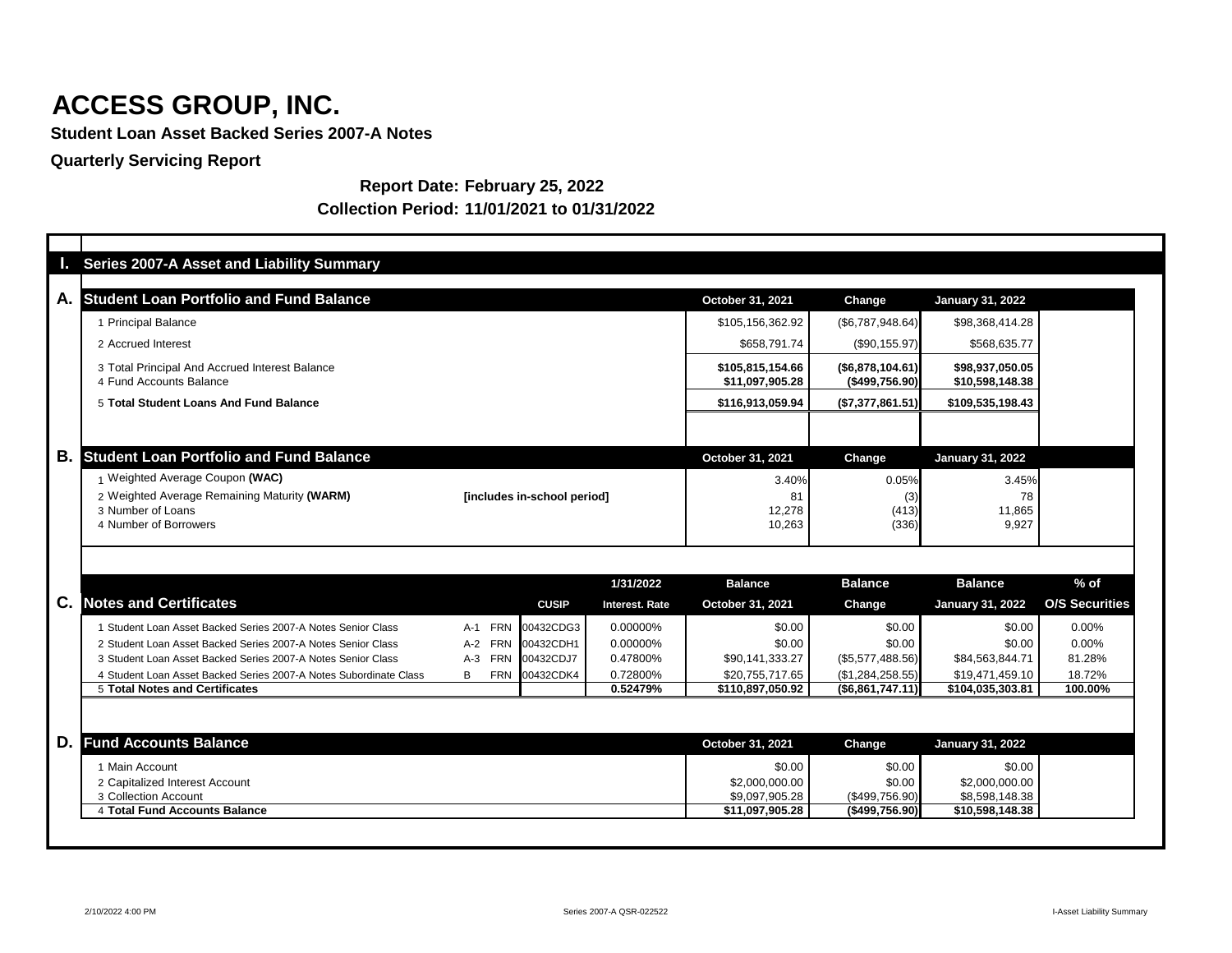#### **Student Loan Asset Backed Series 2007-A Notes**

### **Quarterly Servicing Report**

### **Report Date: February 25, 2022 Collection Period: 11/01/2021 to 01/31/2022**

|    | II. Series 2007-A Transactions and Accruals          |                         |                            |
|----|------------------------------------------------------|-------------------------|----------------------------|
|    |                                                      |                         |                            |
| А. | <b>Student Loan Cash Principal Activity</b>          | <b>January 31, 2022</b> |                            |
|    | <b>Borrower Payments - Total</b><br>1                |                         | (\$6,607,760.70)           |
|    | <b>Claim Payments</b><br>2                           |                         | \$0.00                     |
|    | Refunds<br>3                                         |                         | \$0.00                     |
|    | <b>Reversals</b><br>4                                |                         | \$0.00                     |
|    | New Acquisitions - Principal<br>5a                   | \$0.00                  |                            |
|    | <b>Cancellations - Principal</b><br>5b               | \$0.00                  |                            |
|    | New Acquisitions - Sale Transfers<br>5c              | \$0.00                  |                            |
|    | New Acquisitions - Repurchases<br>5d                 | \$0.00                  |                            |
|    | New Acquisitions - Total<br>5                        |                         | \$0.00<br>(\$6,607,760.70) |
|    | <b>Total Cash Principal Activity</b><br>6            |                         |                            |
| В. | <b>Student Loan Non-Cash Principal Activity</b>      |                         |                            |
|    | <b>Capitalized Interest</b><br>$\mathbf 1$           |                         | \$67,557.21                |
|    | New Acquisitions/Cancellations - Fees<br>2           |                         | \$0.00                     |
|    | <b>Capitalized Guarantee Fees</b><br>3               |                         | \$0.00                     |
|    | <b>Small Balance and Other Adjustments</b><br>4a     | $($ \$55,831.85) $ $    |                            |
|    | Adjustments - Write-offs<br>4b                       | (\$191, 913.30)         |                            |
|    | <b>Total Adjustments</b><br>4                        |                         | (\$247,745.15)             |
|    | <b>Total Non-Cash Principal Activity</b><br>5        |                         | (\$180, 187.94)            |
|    |                                                      |                         |                            |
| C. | <b>Total Student Loan Principal Activity</b>         |                         | (\$6,787,948.64)           |
| D. | <b>Student Loan Interest Activity</b>                |                         |                            |
|    | <b>Borrower Payments - Total</b><br>1                |                         | (\$968, 624.74)            |
|    | <b>Claim Payments</b><br>$\overline{2}$              |                         | \$0.00                     |
|    | New Acquisitions - Sale Transfers<br>3a              | \$0.00                  |                            |
|    | New Acquisitions - Repurchases<br>3 <sub>b</sub>     | \$0.00                  |                            |
|    | <b>New Acquisitions</b><br>3                         |                         | \$0.00                     |
|    | <b>Other Adjustments</b><br>4                        |                         | \$0.00                     |
|    | <b>Total Interest Collections</b><br>5               |                         | $($ \$968,624.74 $)$       |
| Е. |                                                      |                         |                            |
|    | <b>Student Loan Non-Cash Interest Activity</b>       |                         |                            |
|    | <b>Borrower Accruals</b><br>1                        |                         | 938,103.74                 |
|    | <b>Capitalized Interest</b><br>$\overline{2}$        |                         | (\$67,557.21)              |
|    | Small Balance and Other Adjustments<br>За            | \$10,242.88             |                            |
|    | Adjustments - Write-offs<br>3 <sub>b</sub>           | (\$9,362.16)            |                            |
|    | <b>Total Adjustments</b><br>3<br>Fee Accruals        |                         | \$880.72<br>\$7,041.52     |
|    | 4<br><b>Total Non-Cash Interest Adjustments</b><br>5 |                         | \$878,468.77               |
|    |                                                      |                         |                            |
| F. | Total Student Loan Interest Activity                 |                         | (\$90,155.97)              |
|    |                                                      |                         |                            |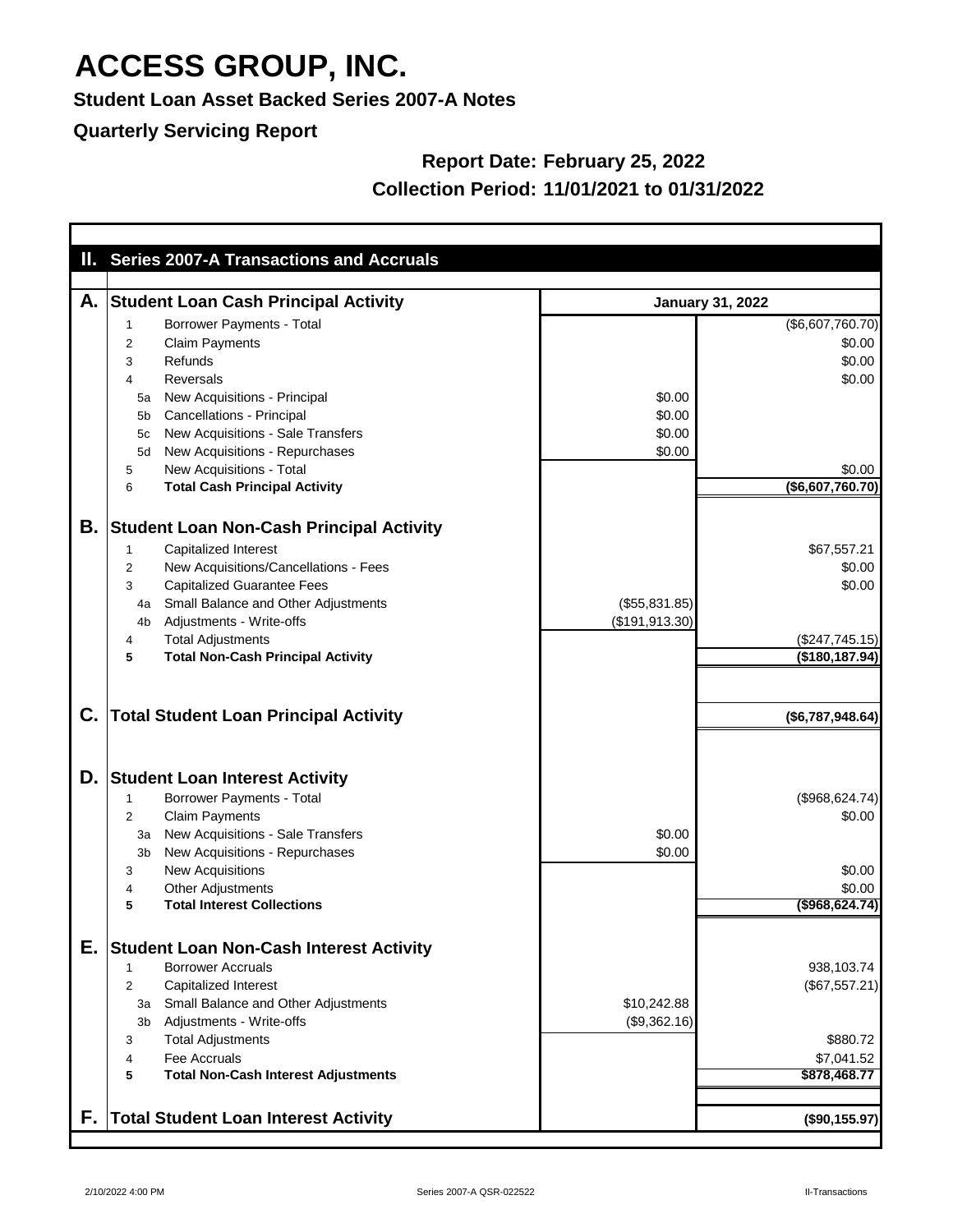**Student Loan Asset Backed Series 2007-A Notes**

### **Quarterly Servicing Report**

T

### **Collection Period: 11/01/2021 to 01/31/2022**

#### **Report Date: February 25, 2022**

| <b>Collection Fund</b><br>Α.<br><b>January 31, 2022</b><br><b>Beginning Balance</b><br>\$8,453,821.91<br><b>Transfers to Other Funds</b><br>(\$8,453,821.91)<br>Amount received in the collection account related to the collection period<br>\$7,518,297.92<br>1a<br>\$377,567.16<br>Recoveries<br>1b.<br>Misc. Payments Received/Due<br>\$0.00<br>1C |                                       |
|--------------------------------------------------------------------------------------------------------------------------------------------------------------------------------------------------------------------------------------------------------------------------------------------------------------------------------------------------------|---------------------------------------|
|                                                                                                                                                                                                                                                                                                                                                        |                                       |
|                                                                                                                                                                                                                                                                                                                                                        |                                       |
|                                                                                                                                                                                                                                                                                                                                                        |                                       |
|                                                                                                                                                                                                                                                                                                                                                        |                                       |
|                                                                                                                                                                                                                                                                                                                                                        |                                       |
|                                                                                                                                                                                                                                                                                                                                                        |                                       |
| \$0.00<br>Payments under interest rate cap (respect to related interest period)                                                                                                                                                                                                                                                                        |                                       |
| \$71.64<br>Interest on the account balance invested under investment agreement (Earnings)                                                                                                                                                                                                                                                              |                                       |
| Accrued interest as of the end of the Collection Period received prior to the Quarterly Payment Date<br>\$37.13                                                                                                                                                                                                                                        |                                       |
| Amount Remaining in the Capitalized interest account (only on a CAPI interest release date)<br>\$0.00                                                                                                                                                                                                                                                  |                                       |
| \$0.00<br>Amount in the Capitalized interest account (after the application of funds in collection account)                                                                                                                                                                                                                                            |                                       |
| Other amounts received in the Collection after the last day of the related collection period<br>\$0.00                                                                                                                                                                                                                                                 |                                       |
| <b>Ending Balance</b><br>\$7,895,973.85                                                                                                                                                                                                                                                                                                                |                                       |
|                                                                                                                                                                                                                                                                                                                                                        |                                       |
| Β.<br><b>Required Payments Under Waterfall</b><br><b>Distribute from Collection</b><br><b>Payment</b>                                                                                                                                                                                                                                                  | <b>Transfer from Capitalized Fund</b> |
| <b>Administrative Allowance</b><br>\$262,890.91<br>\$262,890.91<br>1а                                                                                                                                                                                                                                                                                  | \$0.00                                |
| \$0.00<br><b>Trustee Fees</b><br>\$0.00<br>1b.                                                                                                                                                                                                                                                                                                         | \$0.00                                |
| Payment of Interest Distribution Amount on Senior Notes; Class A-1<br>\$0.00<br>\$0.00<br>iza.                                                                                                                                                                                                                                                         | \$0.00                                |
| Payment of Interest Distribution Amount on Senior Notes; Class A-2<br>\$0.00<br>\$0.00                                                                                                                                                                                                                                                                 | \$0.00                                |
| Payment of Interest Distribution Amount on Senior Notes; Class A-3<br>\$102,176.61<br>\$102,176.61                                                                                                                                                                                                                                                     | \$0.00                                |
| \$0.00<br>\$0.00<br>Payment of any class Senior notes maturing on that quarterly payment date                                                                                                                                                                                                                                                          | \$0.00                                |
| \$35,831.81<br>Payment of current Interest on the Class B Notes, unless sub note Interest trigger in effect<br>\$35,831.81                                                                                                                                                                                                                             | \$0.00                                |
| Payment of Principal Distribution Amount on Senior Notes; Class A-1<br>\$0.00<br>\$0.00<br>lba                                                                                                                                                                                                                                                         | \$0.00                                |
| Payment of Principal Distribution Amount on Senior Notes; Class A-2<br>\$0.00<br>\$0.00<br>I5D.                                                                                                                                                                                                                                                        | \$0.00                                |
| Payment of Principal Distribution Amount on Senior Notes; Class A-3<br>\$0.00<br>\$0.00<br>15c                                                                                                                                                                                                                                                         | \$0.00                                |
| Payment of Subordinate Class B note Principal Maturing on quarterly Payment date<br>\$0.00<br>\$0.00<br>16                                                                                                                                                                                                                                             | \$0.00                                |
| Payment to the Capitalized Interest account to increase balance thereof set forth<br>\$0.00<br>\$0.00                                                                                                                                                                                                                                                  | \$0.00                                |
| \$6,590,241.40<br>\$6,590,241.40<br>Payment of principal with respect to the notes (Allocation of Principal Payments)                                                                                                                                                                                                                                  | \$0.00                                |
| \$0.00<br>Payment of any Interest on the Class B Notes that was not paid on any prior quarterly payment date<br>\$0.00                                                                                                                                                                                                                                 | \$0.00                                |
| Only on or after the Capitalized interest release date, any remainder to Access Group.<br>\$904,833.12<br>\$904,833.12                                                                                                                                                                                                                                 | \$0.00                                |
| \$7,895,973.85<br>\$7,895,973.85<br><b>Total Payment</b>                                                                                                                                                                                                                                                                                               | \$0.00                                |

٦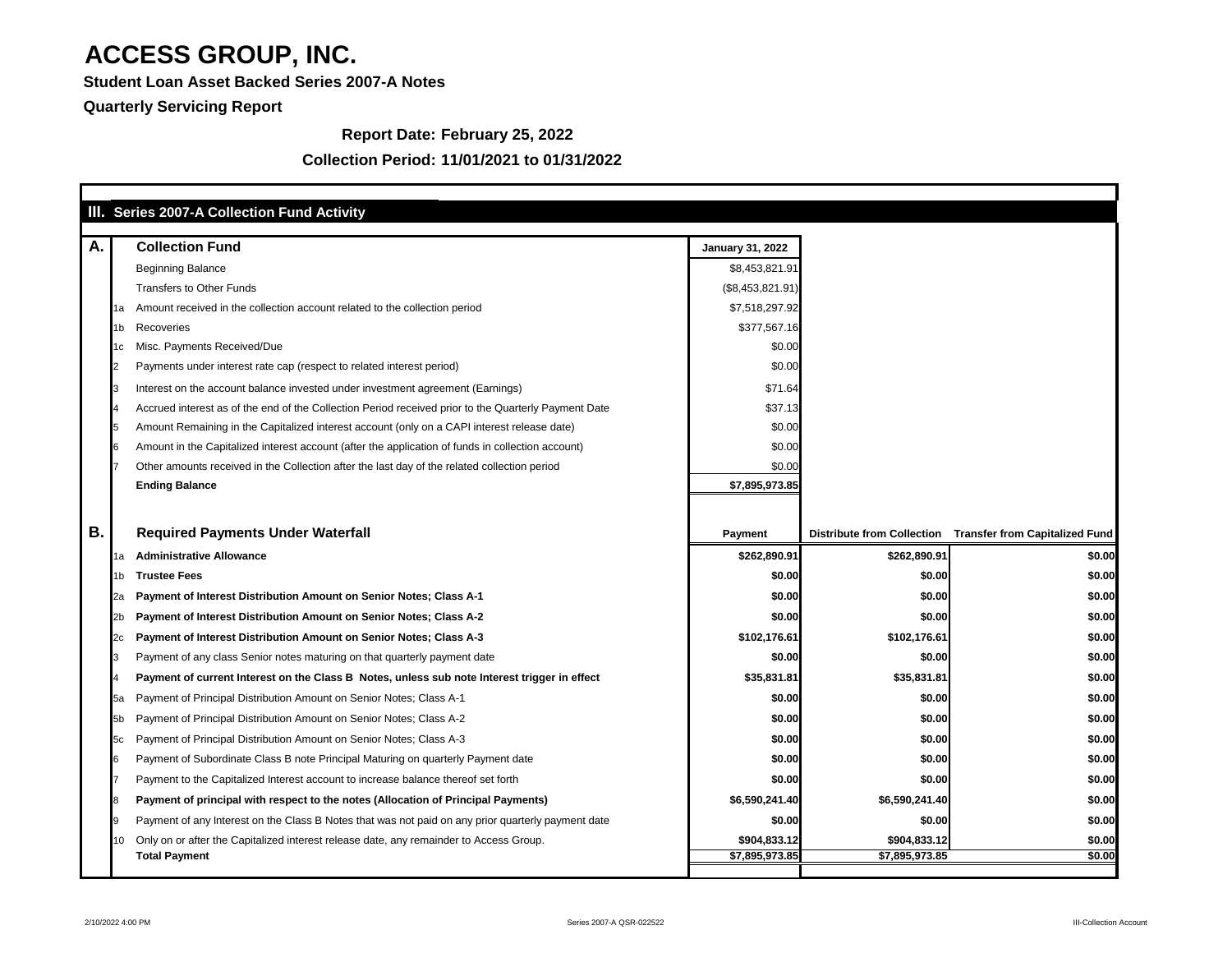**Student Loan Asset Backed Series 2007-A Notes**

**Quarterly Servicing Report**

#### **Collection Period: 11/01/2021 to 01/31/2022**

#### **Report Date: February 25, 2022**

|           |              | IV. Series 2007-A Waterfall for Distributions                                                                                                                                                                                                                                                                                                                                                     |                                                                    |                                                                                      |                                                |
|-----------|--------------|---------------------------------------------------------------------------------------------------------------------------------------------------------------------------------------------------------------------------------------------------------------------------------------------------------------------------------------------------------------------------------------------------|--------------------------------------------------------------------|--------------------------------------------------------------------------------------|------------------------------------------------|
|           |              |                                                                                                                                                                                                                                                                                                                                                                                                   |                                                                    | Remaining                                                                            | <b>CAPI Account</b>                            |
|           |              |                                                                                                                                                                                                                                                                                                                                                                                                   |                                                                    | <b>Funds Balance</b>                                                                 | <b>Uses</b>                                    |
| A.        |              | Total Available Funds (Collection Fund Account)                                                                                                                                                                                                                                                                                                                                                   | \$7,895,973.85                                                     | \$7,895,973.85                                                                       | \$0.00                                         |
| <b>B.</b> | <b>First</b> | <b>Administrative Allowance</b>                                                                                                                                                                                                                                                                                                                                                                   | \$262,890.91                                                       | \$7,633,082.94                                                                       | \$0.00                                         |
| C.        |              | Second   Payment of Interest Distribution Amount on Senior Notes or Senior Obligations:<br>(a) Student Loan Asset-Backed Notes, Senior Series 2007-A Class A-1 [FRN]<br>(b) Student Loan Asset-Backed Notes, Senior Series 2007-A Class A-2 [FRN]<br>(c) Student Loan Asset-Backed Notes, Senior Series 2007-A Class A-3 [FRN]<br>(d) Total Interest Distribution on Senior Notes or Obligations: | \$0.00<br>\$0.00<br>\$102,176.61<br>\$102,176.61                   | \$7,633,082.94<br>\$7,633,082.94<br>\$7,530,906.33                                   | \$0.00<br>\$0.00<br>\$0.00                     |
| D.        | <b>Third</b> | Payment of any class Senior notes maturing on that quarterly payment date                                                                                                                                                                                                                                                                                                                         | \$0.00                                                             | \$7,530,906.33                                                                       | \$0.00                                         |
| Е.        |              | Fourth   Payment of current Interest on the Class B Notes, unless sub note Interest trigger in effect                                                                                                                                                                                                                                                                                             | \$35,831.81                                                        | \$7,495,074.52                                                                       | \$0.00                                         |
| F.        | <b>Fifth</b> | <b>Payment of Principal Distribution Amount on Senior Notes or Senior Obligations:</b><br>(a) Student Loan Asset-Backed Notes, Senior Series 2007-A Class A-1 [FRN]<br>(b) Student Loan Asset-Backed Notes, Senior Series 2007-A Class A-2 [FRN]<br>(c) Student Loan Asset-Backed Notes, Senior Series 2007-A Class A-3 [FRN]<br>(d) Total Principal Distribution on Senior Notes or Obligations: | \$0.00<br>\$0.00<br>\$0.00<br>\$0.00                               | \$7,495,074.52<br>\$7,495,074.52<br>\$7,495,074.52                                   | \$0.00<br>\$0.00<br>\$0.00                     |
| G.        | Sixth        | Payment of Subordinate Class B note Principal Maturing on quarterly Payment date                                                                                                                                                                                                                                                                                                                  | \$0.00                                                             | \$7,495,074.52                                                                       | \$0.00                                         |
| Н.        |              | Seventh Payment to the Capitalized Interest account to increase balance thereof set forth                                                                                                                                                                                                                                                                                                         | \$0.00                                                             | \$7,495,074.52                                                                       | \$0.00                                         |
| ι.        | Eighth       | (a) Student Loan Asset-Backed Notes, Senior Series 2007-A Class A-1 [FRN]<br>(b) Student Loan Asset-Backed Notes, Senior Series 2007-A Class A-2 [FRN]<br>(c) Student Loan Asset-Backed Notes, Senior Series 2007-A Class A-3 [FRN]<br>(d) Student Loan Asset-Backed Notes, Senior Series 2007-A Class B [FRN]<br>(e) Total Principal Distribution on Notes or Obligations:                       | \$0.00<br>\$0.00<br>5,356,798.41<br>1,233,442.99<br>\$6,590,241.40 | \$7,495,074.52<br>\$7,495,074.52<br>\$7,495,074.52<br>\$2,138,276.11<br>\$904,833.12 | \$0.00<br>\$0.00<br>\$0.00<br>\$0.00<br>\$0.00 |
| J.        | Ninth        | Payment of any Interest on the Class B Notes that was not paid on any prior quarterly payment date                                                                                                                                                                                                                                                                                                | \$0.00                                                             | \$904,833.12                                                                         | \$0.00                                         |
| K.        | <b>Tenth</b> | Only on or after the Capitalized interest release date, any remainder to Access Group.                                                                                                                                                                                                                                                                                                            | \$904,833.12                                                       | \$0.00                                                                               | \$0.00                                         |
|           |              |                                                                                                                                                                                                                                                                                                                                                                                                   |                                                                    |                                                                                      |                                                |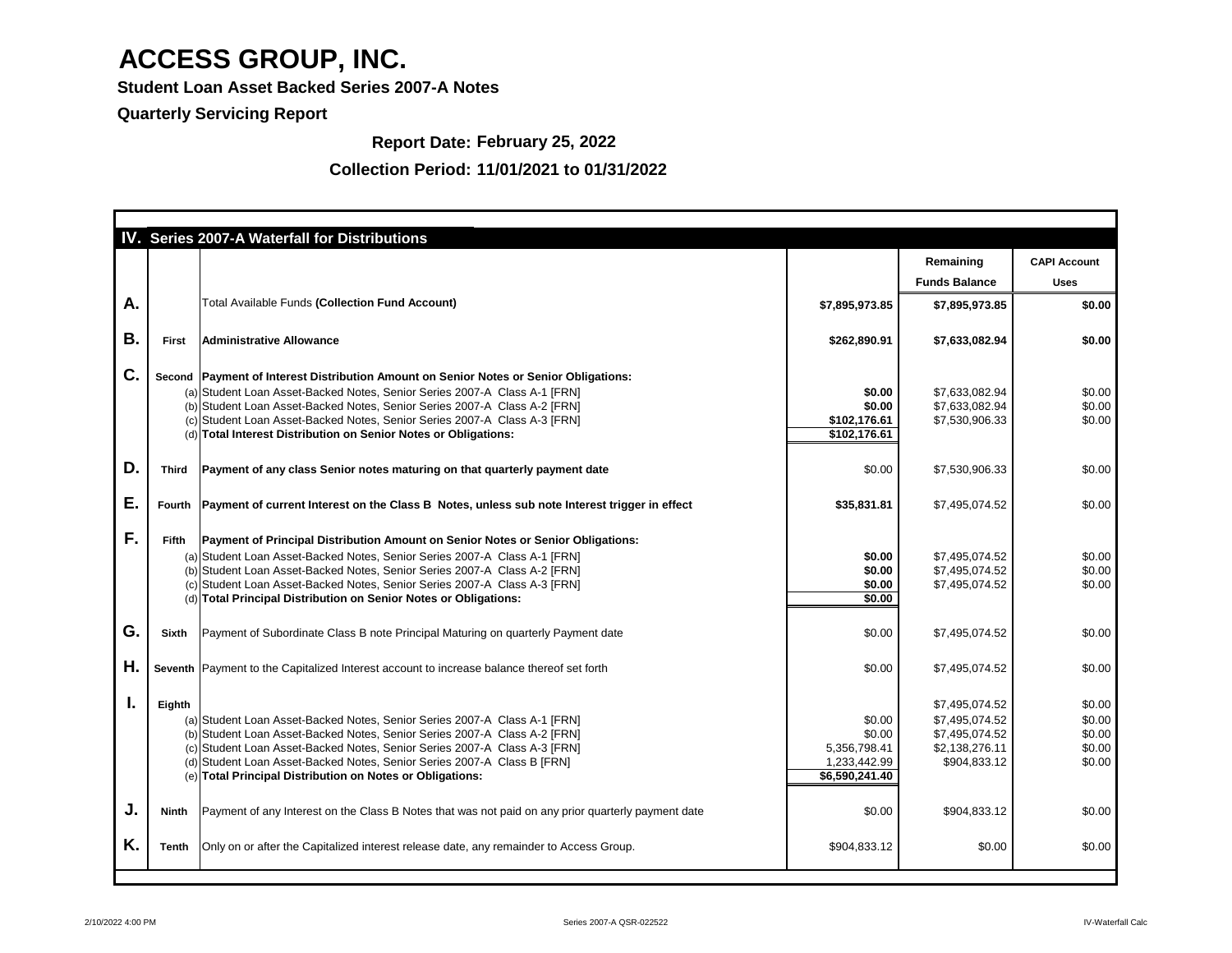**Student Loan Asset Backed Series 2007-A Notes**

**Quarterly Servicing Report**

**Report Date: February 25, 2022**

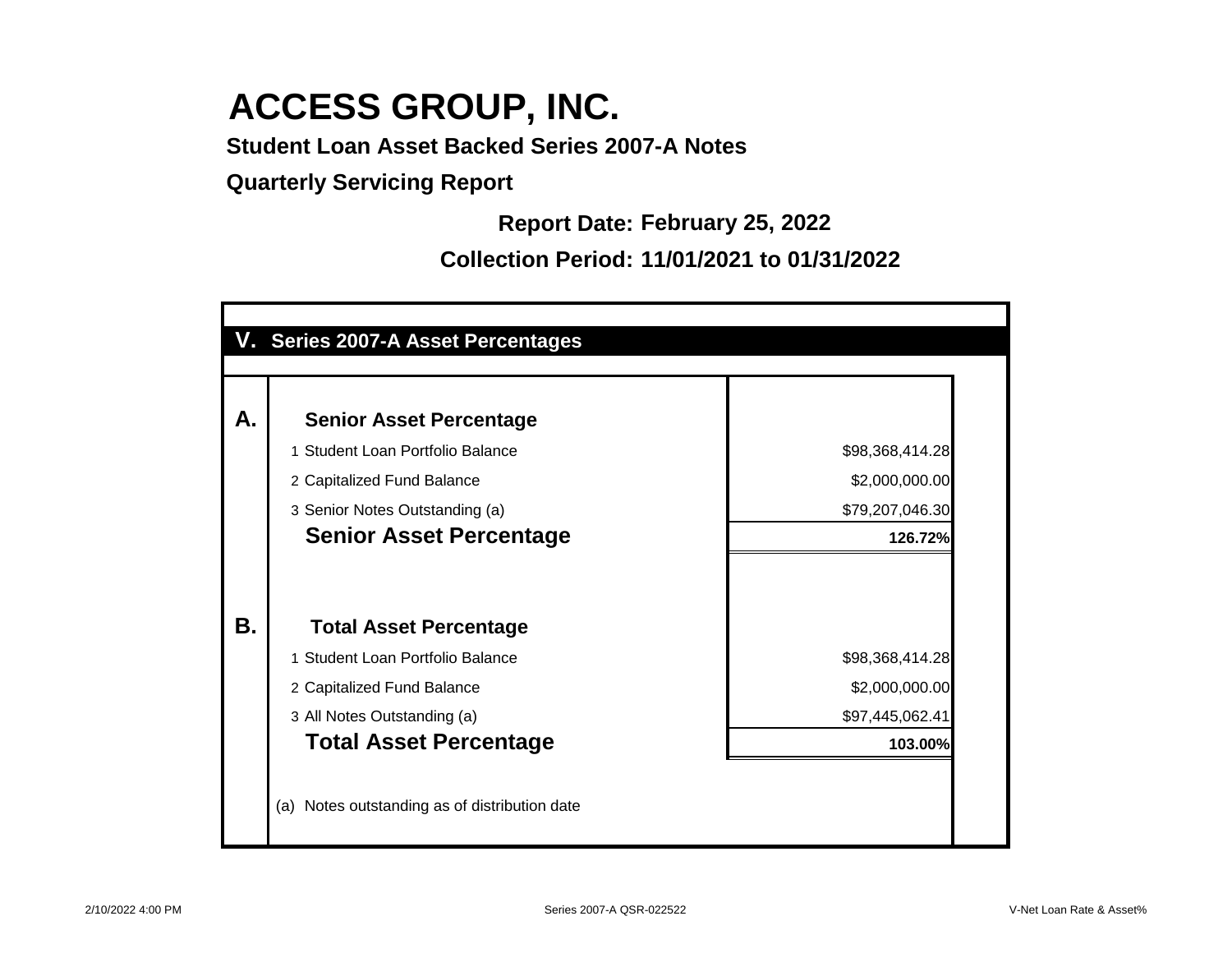**Student Loan Asset Backed Series 2007-A Notes**

**Quarterly Servicing Report**

#### **Report Date: February 25, 2022**

|           | VI. Series 2007-A Portfolio Characteristics |               |                 |                  |
|-----------|---------------------------------------------|---------------|-----------------|------------------|
|           |                                             | <b>Number</b> | <b>Dollar</b>   | $%$ of           |
|           |                                             | of Loans      | <b>Amount</b>   | <b>Portfolio</b> |
| A.        | <b>Loan Type Distribution:</b>              |               |                 |                  |
|           | 1 Private Loans                             | 11,865        | \$98,368,414.28 | 100.00%          |
|           | 2 Total By Loan Type Distribution           | 11,865        | \$98,368,414.28 | 100.00%          |
|           |                                             |               |                 |                  |
| <b>B.</b> | <b>Borrower Status Distribution:</b>        |               |                 |                  |
|           | 1 In-School                                 | 11            | \$232,054.00    | 0.24%            |
|           | 2 Grace                                     | $\mathbf 0$   | \$0.00          | 0.00%            |
|           | 3 Deferment                                 | 0             | \$0.00          | 0.00%            |
|           | 4 Forbearance                               | 28            | \$511,772.32    | 0.52%            |
|           | 5 Repayment                                 | 11,800        | \$97,280,080.25 | 98.89%           |
|           | 6 Interim Charge-Offs                       | 26            | \$344,507.71    | 0.35%            |
|           | 7 Total By Borrower Status Distribution     | 11,865        | \$98,368,414.28 | 100.00%          |
| C.        | <b>School Type Distribution:</b>            |               |                 |                  |
|           | 1 Graduate                                  | 11,769        | \$97,349,806.06 | 98.96%           |
|           | 2 Undergraduate                             | 96            | \$1,018,608.22  | 1.04%            |
|           | 3 Total By Loan Type Distribution           | 11,865        | \$98,368,414.28 | 100.00%          |
|           |                                             |               |                 |                  |
|           |                                             |               |                 |                  |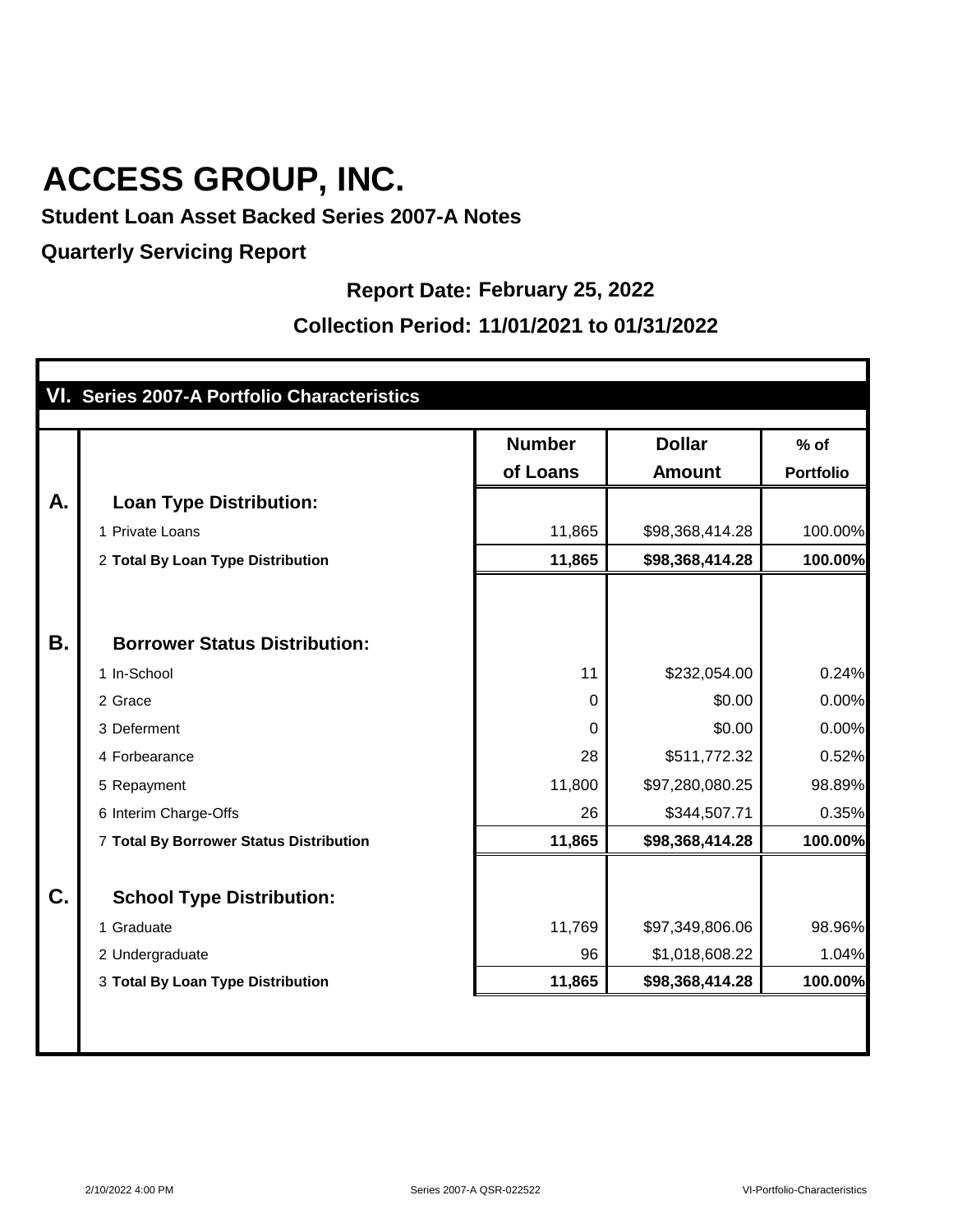**Student Loan Asset Backed Series 2007-A Notes**

**Quarterly Servicing Report**

**Report Date: February 25, 2022**

|    | <b>VII. Series 2007-A Notes</b>                   | <b>Portfolio Status By Loan Type</b> |                              |                |  |  |
|----|---------------------------------------------------|--------------------------------------|------------------------------|----------------|--|--|
|    | <b>Status</b>                                     | # of Loans                           | Amount (\$)                  | Percentage (%) |  |  |
|    | <b>INTERIM:</b>                                   |                                      | <b>Includes Accrued Int.</b> |                |  |  |
| А. | <b>In-School</b>                                  |                                      |                              |                |  |  |
|    | Current                                           | 11                                   | \$458,919.80                 | 0.46%          |  |  |
| Β. | <b>Grace</b>                                      |                                      |                              |                |  |  |
|    | Current                                           | $\bf{0}$                             | \$0.00                       | 0.00%          |  |  |
| С. | <b>TOTAL INTERIM</b>                              | 11                                   | \$<br>458,920                | 0.46%          |  |  |
| D. | <b>REPAYMENT:</b>                                 |                                      |                              |                |  |  |
|    | <b>Active</b>                                     |                                      |                              |                |  |  |
|    | Current                                           | 11,029                               | \$89,538,086.40              | 90.50%         |  |  |
|    | 1-29 Days Delinquent                              | 541                                  | \$5,401,103.42               | 5.46%          |  |  |
|    | 30-59 Days Delinquent                             | 128                                  | \$1,344,882.64               | 1.36%          |  |  |
|    | 60-89 Days Delinquent                             | 31                                   | \$393,894.10                 | 0.40%          |  |  |
|    | 90-119 Days Delinquent<br>120-149 Days Delinquent | 27<br>28                             | \$270,703.31<br>\$303,325.00 | 0.27%<br>0.31% |  |  |
|    | 150-179 Days Delinquent                           | 16                                   | \$290,543.33                 | 0.29%          |  |  |
|    | > 180 Days Delinquent                             | $\bf{0}$                             | \$0.00                       | 0.00%          |  |  |
| Е. | Deferment:                                        |                                      |                              |                |  |  |
|    | Current                                           | $\bf{0}$                             | \$0.00                       | 0.00%          |  |  |
| Þ. | Forbearance:                                      |                                      |                              |                |  |  |
|    | Current                                           | 28                                   | \$579,160.63                 | 0.59%          |  |  |
| G. | <b>Claims</b>                                     | 26                                   | \$356,431.42                 | 0.36%          |  |  |
| Η. | <b>TOTAL REPAYMENT</b>                            | 11,854                               | \$<br>98,478,130.25          | 99.54%         |  |  |
| I. | <b>TOTAL PORTFOLIO</b>                            | 11,865                               | \$<br>98,937,050.05          | 100.00%        |  |  |
|    |                                                   |                                      |                              |                |  |  |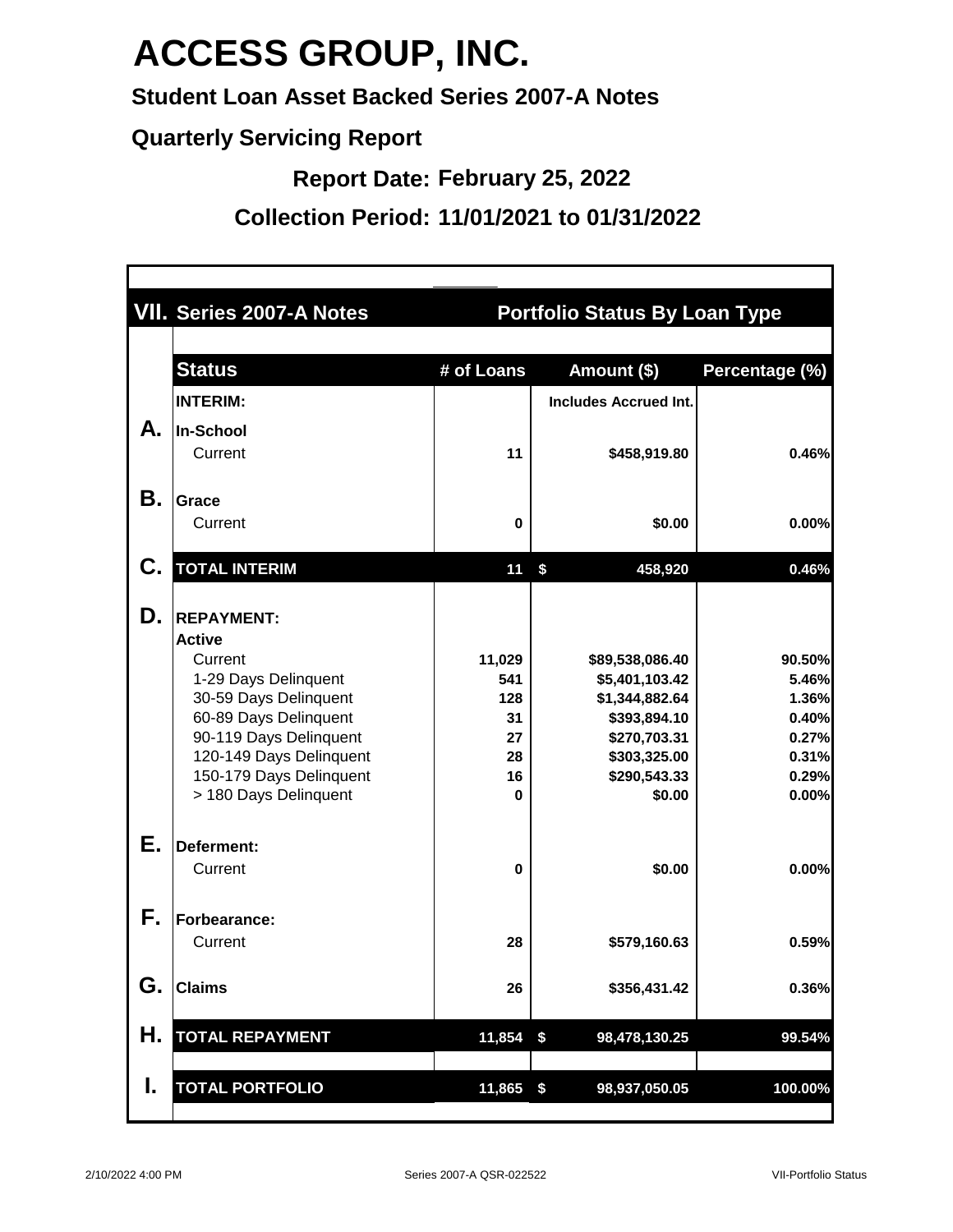### **Student Loan Asset Backed Series 2007-A Notes**

#### **Quarterly Servicing Report**

### **Report Date: February 25, 2022**

| VIII. | <b>Series 2007-A Portfolio Summary Report</b>                                                                                                                                                                  |                                                                                  |
|-------|----------------------------------------------------------------------------------------------------------------------------------------------------------------------------------------------------------------|----------------------------------------------------------------------------------|
| А.    | 1 ABS Notes Outstanding                                                                                                                                                                                        | \$104,035,304                                                                    |
| Β.    | 1 Total Private Principal Outstanding Balance<br>2 Total Fund Accounts Balance<br>3 Total Principal and Accrued Interest Balance<br>4 Number of Loans<br>5 Number of Borrowers                                 | \$98,368,414<br>\$10,598,148<br>\$98,937,050<br>11,865<br>9,927                  |
| C.    | 1 Borrower Payments- Principal<br>2 Borrower Payments- Interest                                                                                                                                                | \$6,607,761<br>\$968,625                                                         |
| D.    | 1 Necessary Funds Transfer to Meet Obligations<br>2 Administrative Allowance<br>3 Cash Release to Access Group Inc                                                                                             | \$0<br>\$262,891<br>\$904,833                                                    |
| Е.    | 1 Weighted Average Coupon (WAC)<br>2 Weighted Average Remaining Maturity (WARM)                                                                                                                                | 3.45%<br>78                                                                      |
| F.    | 1 Senior Notes Outstanding<br>2 Subordinate Note Outstanding<br>3 Senior Principal Distribution Amount<br>4 Subordinate Principal Distribution Amount<br>5 Senior Asset Percentage<br>6 Total Asset Percentage | \$84,563,845<br>\$19,471,459<br>\$5,577,489<br>\$1,284,259<br>126.72%<br>103.00% |